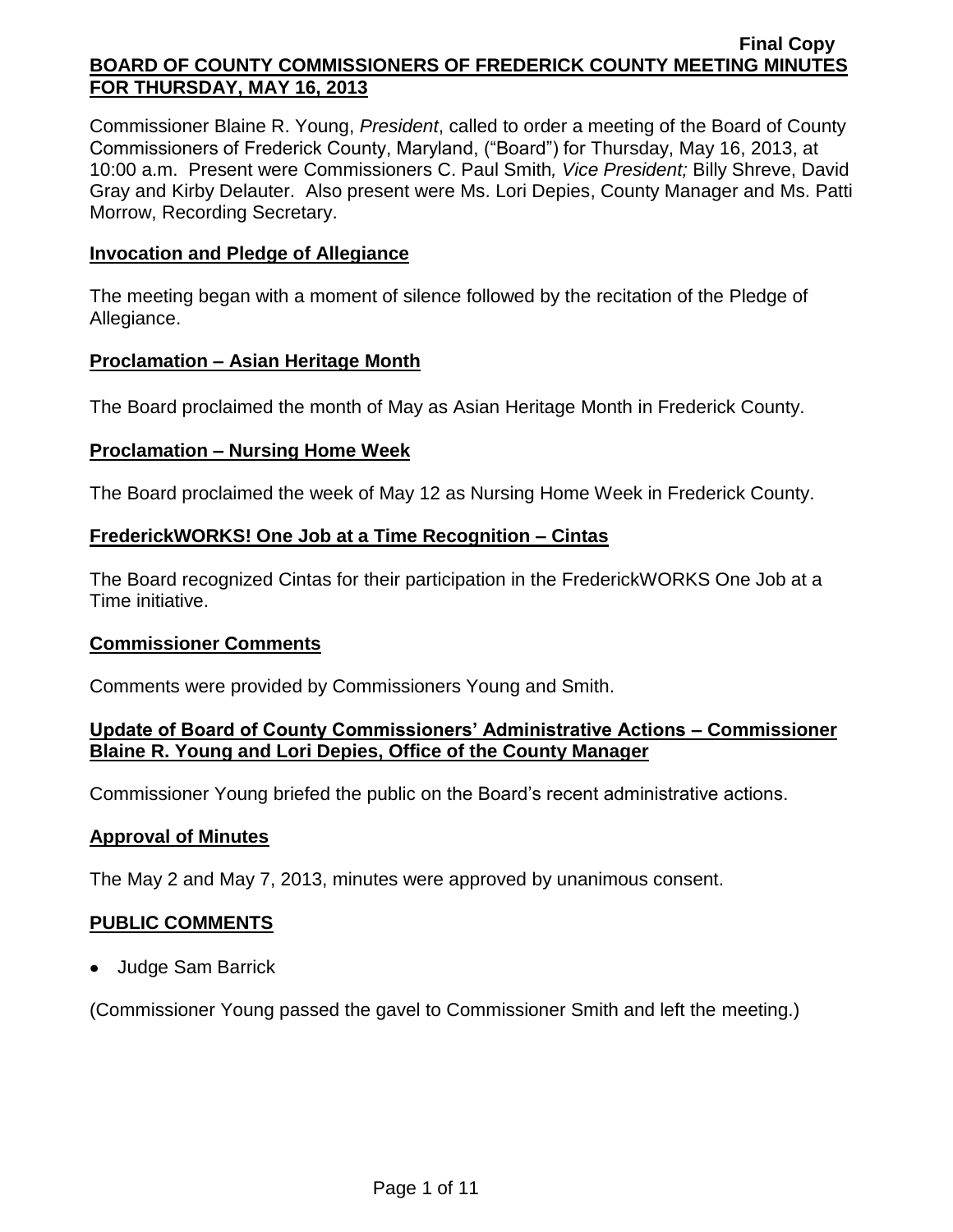# **CONSENT AGENDA**

The following items were considered on the consent agenda:

- Purchasing Memo #13-146 Firefighters Personal Protective Equipment (Piggyback Contract)
- #BT-13-166,Facilities Maintenance Department, Public Works Division
- #BT-13-167, Child Advocacy Center, Citizens Services Division
- Governor's Office of Crime Control and Prevention FY 2014 Body Armor Grant Application
- Maryland Smart Energy Communities Program Grant (Electric Bus for TransIT Connector Service)

*Motion to approve the consent agenda as presented – Passed 4-0.*

| <b>COMMISSIONERS</b> | <b>MOTION</b> | <b>SECOND</b> | <b>YES</b> | <b>NO</b> | <b>ABSTAIN</b> | <b>NOT PRESENT</b> |
|----------------------|---------------|---------------|------------|-----------|----------------|--------------------|
| Young                |               |               |            |           |                |                    |
| <b>Smith</b>         |               |               |            |           |                |                    |
| <b>Shreve</b>        |               |               |            |           |                |                    |
| Grav                 |               |               |            |           |                |                    |
| <b>Delauter</b>      |               |               | ↗          |           |                |                    |

# **WORKSESSION**

# **Update on Proposed Taxi Voucher Program for Demand Response Transportation for Seniors and Persons with Disabilities – Pat Rosensteel and Nancy Norris, Citizens Services Division**

Ms. Norris presented a proposed taxi voucher program to supplement the county paratransit services using debit cards. She indicated the demand for paratransit was projected to increase in future years.

Public comment was heard from:

- Mary Kemp, The Freedom Center
- Jamey George, Executive Director, The Freedom Center
- Linda Hampt Schmidt
- Dianne Vander Weyden
- Kim Vander Weyden
- Joan Bicashihua
- Paul Hartman, The Freedom Center
- Marvin Lee Reid, Jr.
- Josh Rouch, The Freedom Center

The Board directed staff to gather data on the following options: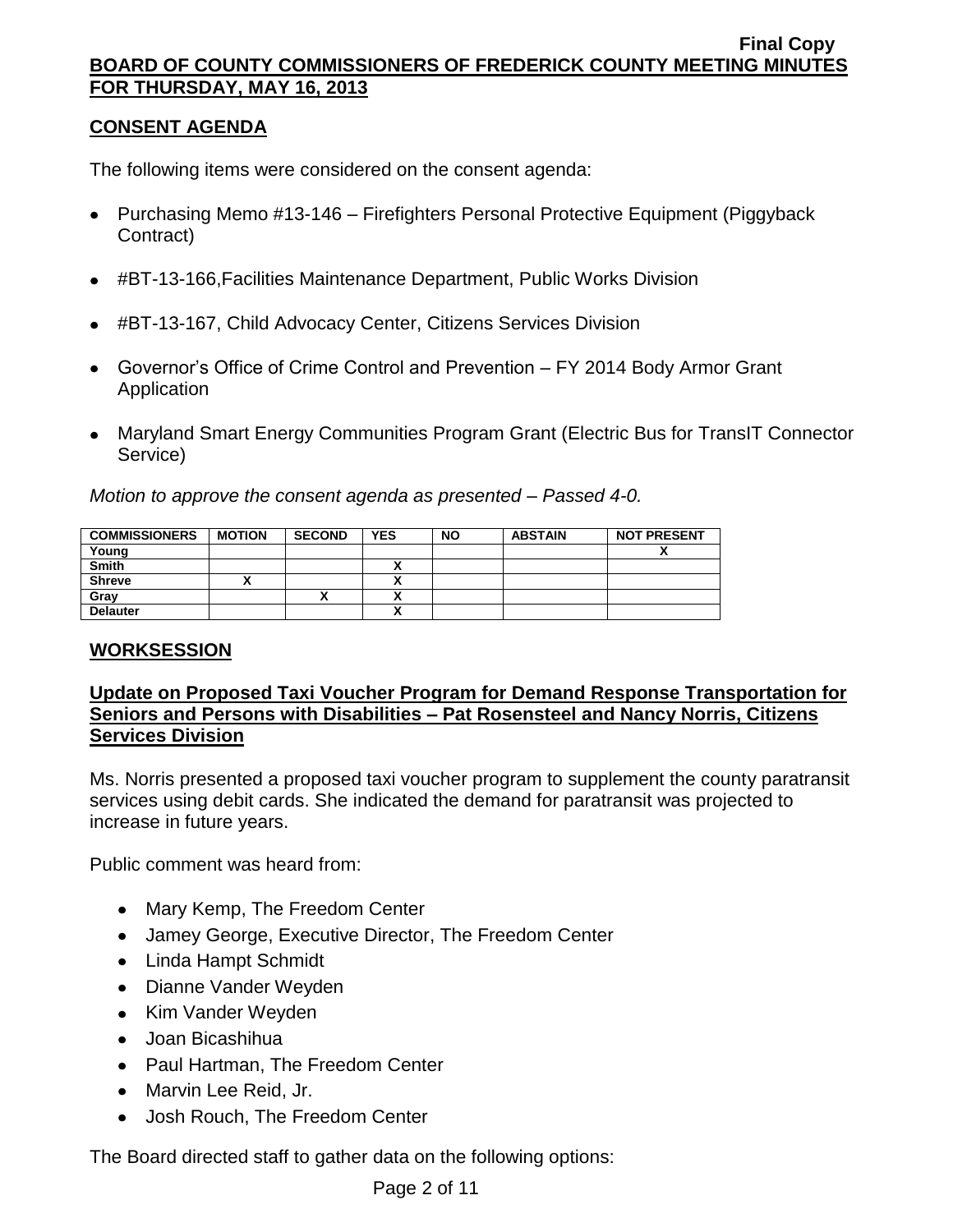- The proposed taxi voucher program;
- An expanded taxi voucher program (possibly to include Saturdays and evenings);
- An expanded taxi voucher program and TransIT-plus program;
- A taxi voucher program 24/7; and

Hold public forums on the options and return to the Board with input from the public and the data from the financials. At the same time move forward with applying for the grant from the Maryland Transit Administration.

(Commissioner Smith passed the gavel back to Commissioner Young who reentered the meeting.)

#### **ADMINISTRATIVE BUSINESS**

#### **Bid Award - Purchasing Memo #13-139, RFP #13-018, Electrical Maintenance Services for Utilities and Solid Waste Management Division - Diane George, Finance Division**

*Motion to approve Purchasing Memo #13-139 as presented.*

| <b>COMMISSIONERS</b> | <b>MOTION</b> | <b>SECOND</b>            | <b>YES</b> | <b>NO</b> | <b>ABSTAIN</b> | <b>NOT PRESENT</b> |
|----------------------|---------------|--------------------------|------------|-----------|----------------|--------------------|
| Young                |               |                          |            |           |                |                    |
| <b>Smith</b>         |               |                          | ,,         |           |                |                    |
| <b>Shreve</b>        |               |                          |            |           |                |                    |
| Grav                 |               | $\overline{\phantom{a}}$ |            |           |                |                    |
| <b>Delauter</b>      |               |                          | ,,,        |           |                |                    |

# **FY 2013/2014 Maryland Agricultural Land Preservation Foundation (MALPF) Matching Request – Anne Bradley, Community Development Division**

Ms. Bradley presented the request to provide a full matching commitment to the FY 2013/2014 MALPF Easement Acquisition Program of \$1,333,334.

*Motion to approve the Agricultural Preservation Advisory Board's recommendation to commit \$1,333,334.00 in matching funds from a combination of agricultural transfer tax revenue and fund balance from past county general fund commitments to the MALPF program and approval of subsequent budget transfers – Passed 5-0.*

| <b>COMMISSIONERS</b> | <b>MOTION</b> | <b>SECOND</b> | <b>YES</b> | <b>NO</b> | <b>ABSTAIN</b> | <b>NOT PRESENT</b> |
|----------------------|---------------|---------------|------------|-----------|----------------|--------------------|
| Young                |               |               |            |           |                |                    |
| <b>Smith</b>         |               | "             |            |           |                |                    |
| <b>Shreve</b>        |               |               |            |           |                |                    |
| Gray                 |               |               |            |           |                |                    |
| <b>Delauter</b>      |               |               |            |           |                |                    |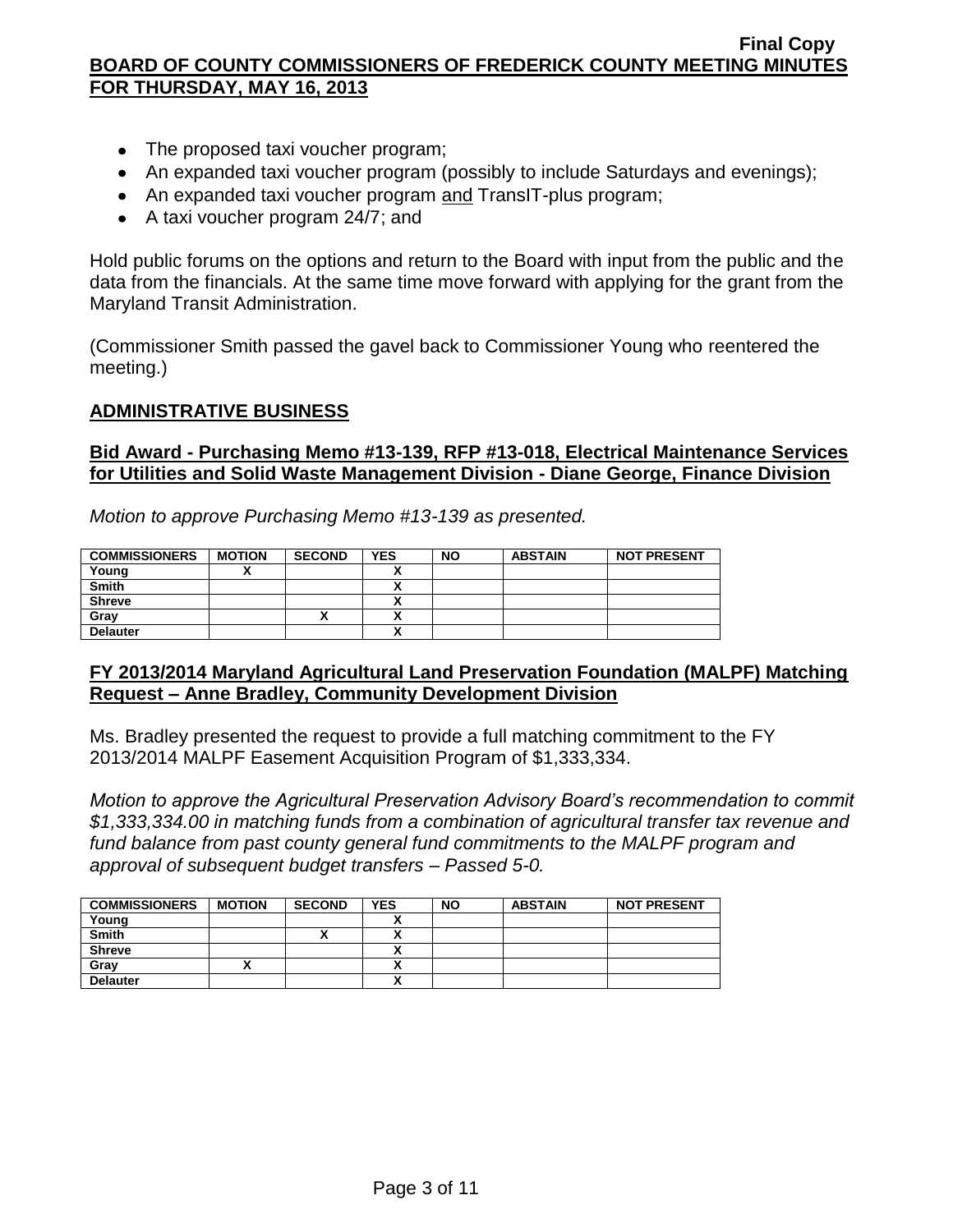# **Development Rights and Responsibilities Agreement (DRRA) – Natelli Urbana Projects – Eric Soter, Community Development Division**

Mr. Soter presented a request to continue to proceed through the public review process for the draft DRRA for the Urbana/Natelli Communities.

*Motion for the draft Urbana/Natelli DRRA and the associated draft amended and restated Letter of Understanding (LOU) to proceed through the remainder of the review process – Passed 4-1.*

| <b>COMMISSIONERS</b> | <b>MOTION</b> | <b>SECOND</b> | <b>YES</b>   | <b>NO</b> | <b>ABSTAIN</b> | <b>NOT PRESENT</b> |
|----------------------|---------------|---------------|--------------|-----------|----------------|--------------------|
| Young                |               |               |              |           |                |                    |
| <b>Smith</b>         |               |               |              |           |                |                    |
| <b>Shreve</b>        |               |               |              |           |                |                    |
| Gray                 |               |               |              |           |                |                    |
| <b>Delauter</b>      |               | "             | $\mathbf{v}$ |           |                |                    |

# **Development Rights and Responsibilities Agreement (DRRA) – Oakdale/Linganore Planned Unit Development (PUD) – Eric Soter, Community Development Division**

Mr. Soter presented a request for the draft DRRA for the Oakdale/Linganore PUD to proceed through the public review process.

*Motion for the draft Eaglehead/Linganore PUD DRRA including the draft Adequate Public Facilities Ordinance (APFO) Letter of Understanding (LOU) to proceed through the remainder of the review process – Passed 4-1.*

| <b>COMMISSIONERS</b> | <b>MOTION</b> | <b>SECOND</b> | <b>YES</b>   | <b>NO</b> | <b>ABSTAIN</b> | <b>NOT PRESENT</b> |
|----------------------|---------------|---------------|--------------|-----------|----------------|--------------------|
| Young                |               |               |              |           |                |                    |
| <b>Smith</b>         |               |               |              |           |                |                    |
| <b>Shreve</b>        |               |               |              |           |                |                    |
| Grav                 |               |               |              |           |                |                    |
| <b>Delauter</b>      |               | "             | $\mathbf{r}$ |           |                |                    |

# **Adoption of Supporting Documents Related to Article IV – Fire and Rescue Services – Tom Owens, Fire and Rescue Services Division**

Mr. Owens presented the request regarding the adoption of the Fire and Rescue Advisory Board charter and bylaws and the job description for a Operationally Certified Volunteer Fire-Rescue Chief.

Mr. Chomel commented on the proposed amendments suggested by the Board.

*Motion to recommend the County Attorney's Office to prepare the revisions pertaining to certain provisions related to membership of the Fire and Rescue Advisory Board – Passed 5- 0.*

| <b>COMMISSIONERS</b> | <b>MOTION</b> | <b>SECOND</b> | <b>YES</b>               | <b>NO</b> | <b>ABSTAIN</b> | <b>NOT PRESENT</b> |
|----------------------|---------------|---------------|--------------------------|-----------|----------------|--------------------|
| Young                |               |               |                          |           |                |                    |
| <b>Smith</b>         |               | ^             |                          |           |                |                    |
| <b>Shreve</b>        |               |               |                          |           |                |                    |
| Gray                 |               |               | $\overline{\phantom{a}}$ |           |                |                    |
| <b>Delauter</b>      |               |               | $\mathbf{v}$             |           |                |                    |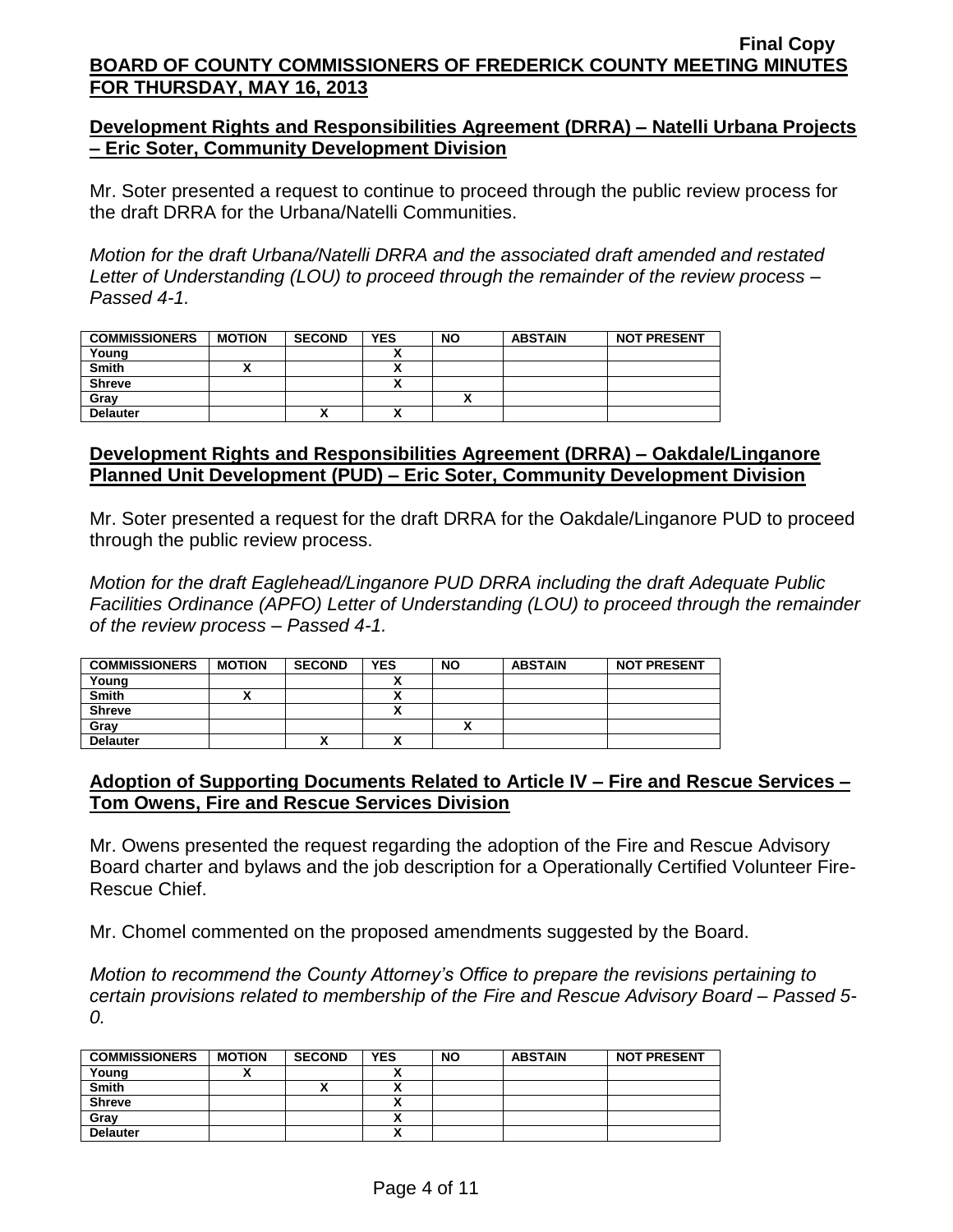# **Proposed Memorandum of Understanding (MOU) – School Construction Funds – Lori Depies, County Manager**

Ms. Depies presented the MOU with the Board of Education regarding the remaining funds of completed BOE capital projects.

Mr. Ray Barnes, Frederick County Public Schools, commented on the capital projects.

*Motion to approve the MOU as presented – Passed 5-0.*

| <b>COMMISSIONERS</b> | <b>MOTION</b> | <b>SECOND</b> | <b>YES</b> | <b>NO</b> | <b>ABSTAIN</b> | <b>NOT PRESENT</b> |
|----------------------|---------------|---------------|------------|-----------|----------------|--------------------|
| Young                |               |               |            |           |                |                    |
| <b>Smith</b>         |               | ^             |            |           |                |                    |
| <b>Shreve</b>        |               |               |            |           |                |                    |
| Gray                 |               |               |            |           |                |                    |
| <b>Delauter</b>      |               |               |            |           |                |                    |

# **Finalize FY 2014 – FY 2019 Capital Improvements Program (CIP) and FY 2014 Capital Budget – Kelly Weaver, Budget Office, Office of the County Manager**

Ms. Weaver reviewed the FY 2014 Capital Budget and the FY 2014 – FY 2019 CIP. She also presented new items. The Board concurred on the following new items not previously presented:

- New water/sewer project as discussed during the operating budget discussion  $\circ$  \$250,000
- Additional state funding for Board of Education (BOE) / Frederick County Public Schools )(FCPS) projects
	- $\circ$  \$5,226,000
- Additional county funds for BOE/FCPS projects
	- $\circ$  \$1,500,000 as discussed during the operating budget discussion
	- $\circ$  \$175,000 additional to match all of the state funded projects
- Urbana Area Elementary School: New Move design forward one year to FY 2014, move \$5.0 million to FY 2016 for site work, and move the equipment funding of \$1.8 million to FY 2017 (leaving construction in FY 2017)
- Approve attached budget transfer that moves prior funds for Frederick Community College (FCC) Classroom Student Center project to its Building B Renovation project as matching funds for state funds (this is the approved concept in the FY 2014 capital budget. However, with the funds already allocated a budget transfer is needed.)
- Additional General Fund contribution to be determined this will fluctuate as the operating budget is finalized. The funds will be used in future CIPs.
- Additional funding of \$120,000 to the Capital Budget for the MD 85 I-270 short term improvements.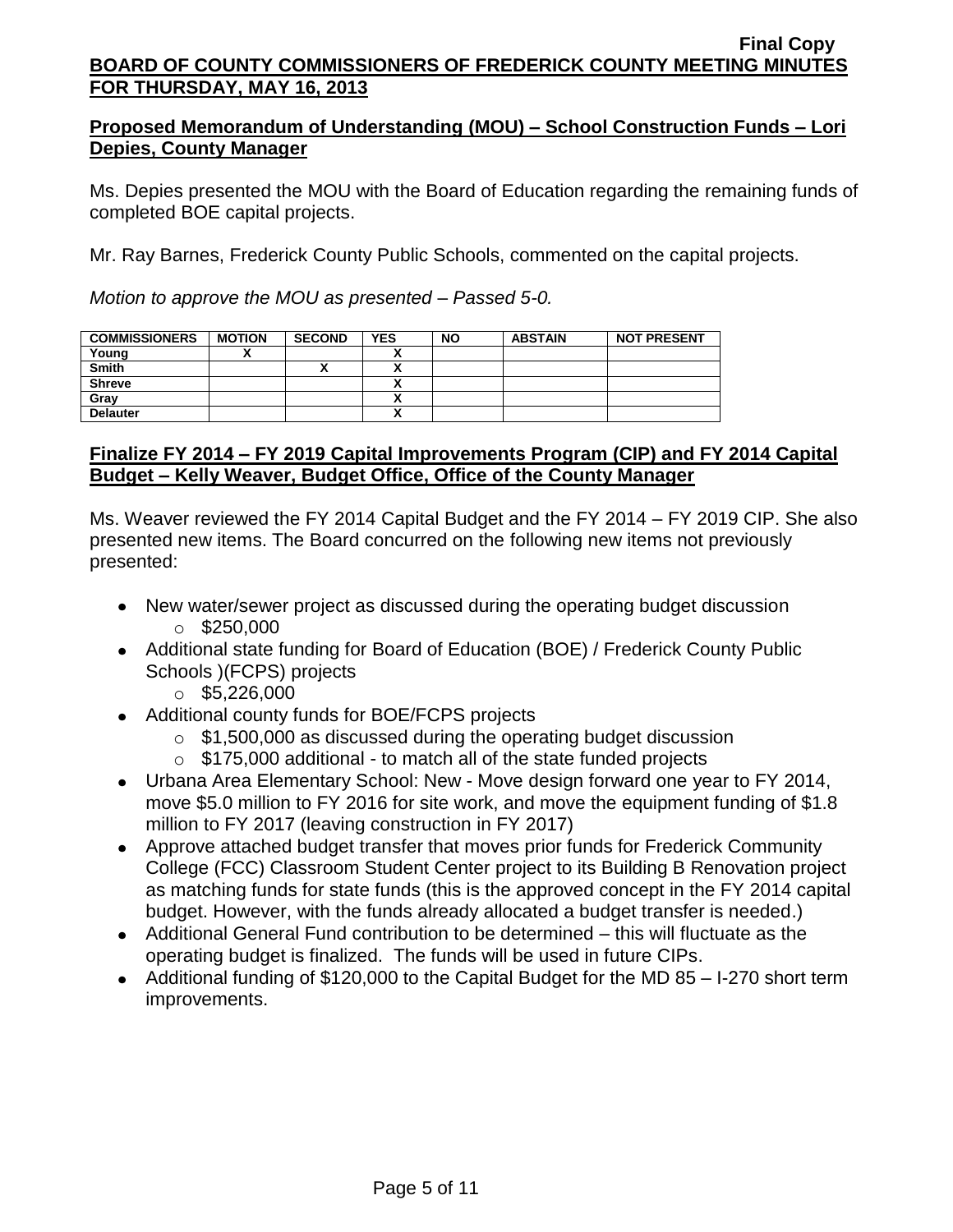*Motion to approve the proposed budget transfer and to take the FY 2014 Capital Budget and FY 2014- 2018 CIP to adoption on June 6 with the amendments as presented – Passed 5-0.*

| <b>COMMISSIONERS</b> | <b>MOTION</b> | <b>SECOND</b> | <b>YES</b> | <b>NO</b> | <b>ABSTAIN</b> | <b>NOT PRESENT</b> |
|----------------------|---------------|---------------|------------|-----------|----------------|--------------------|
| Young                |               |               |            |           |                |                    |
| Smith                |               | v<br>Λ        | v          |           |                |                    |
| <b>Shreve</b>        |               |               | .,         |           |                |                    |
| Gray                 |               |               |            |           |                |                    |
| <b>Delauter</b>      |               |               |            |           |                |                    |

# **Potential FY 2014 Budget Discussions – Regina Howell, Budget Office, Office of the County Manager**

Ms. Howell provided an update on the FY 2014 budget from the May 7 public hearing and the changes made since the public hearing. She noted she would present an accurate finalization of the FY 2014 budget on Thursday, May 23 to take to adoption on June 6.

*Motion to allocate \$25,000 to the ARC of Frederick County and \$25,000 to the Mental Health Hotline (211) – Failed 2-3.*

| <b>COMMISSIONERS</b> | <b>MOTION</b> | <b>SECOND</b> | <b>YES</b> | <b>NO</b>    | <b>ABSTAIN</b> | <b>NOT PRESENT</b> |
|----------------------|---------------|---------------|------------|--------------|----------------|--------------------|
| Young                |               |               |            |              |                |                    |
| <b>Smith</b>         |               |               |            |              |                |                    |
| <b>Shreve</b>        |               |               |            | $\mathbf{v}$ |                |                    |
| Gray                 |               |               |            |              |                |                    |
| <b>Delauter</b>      |               |               |            |              |                |                    |

# **COMMISSIONER COMMENTS**

None.

# **PUBLIC COMMENTS**

None.

# **QUESTIONS – PRESS**

None.

# **CLOSED SESSION**

Maryland Annotated Code State Government Article § 10-508(a)(3) To consider the acquisition of real property for a public purpose and matters directly related thereto.

**Topic** – To consider the acquisition of an interest in property for agricultural preservation purposes.

Maryland Annotated Code State Government Article § 10-508(a)(14) Before a contract is awarded or bids are opened, discuss a matter directly related to a negotiation strategy or the contents of a bid or proposal, if public discussion or disclosure would adversely impact the ability of the public body to participate in the competitive bidding or proposal process.

**Topic** – To discuss the competitive bid proposals, negotiating strategies and the recommendations and evaluations of county staff and consultants for the possible sale of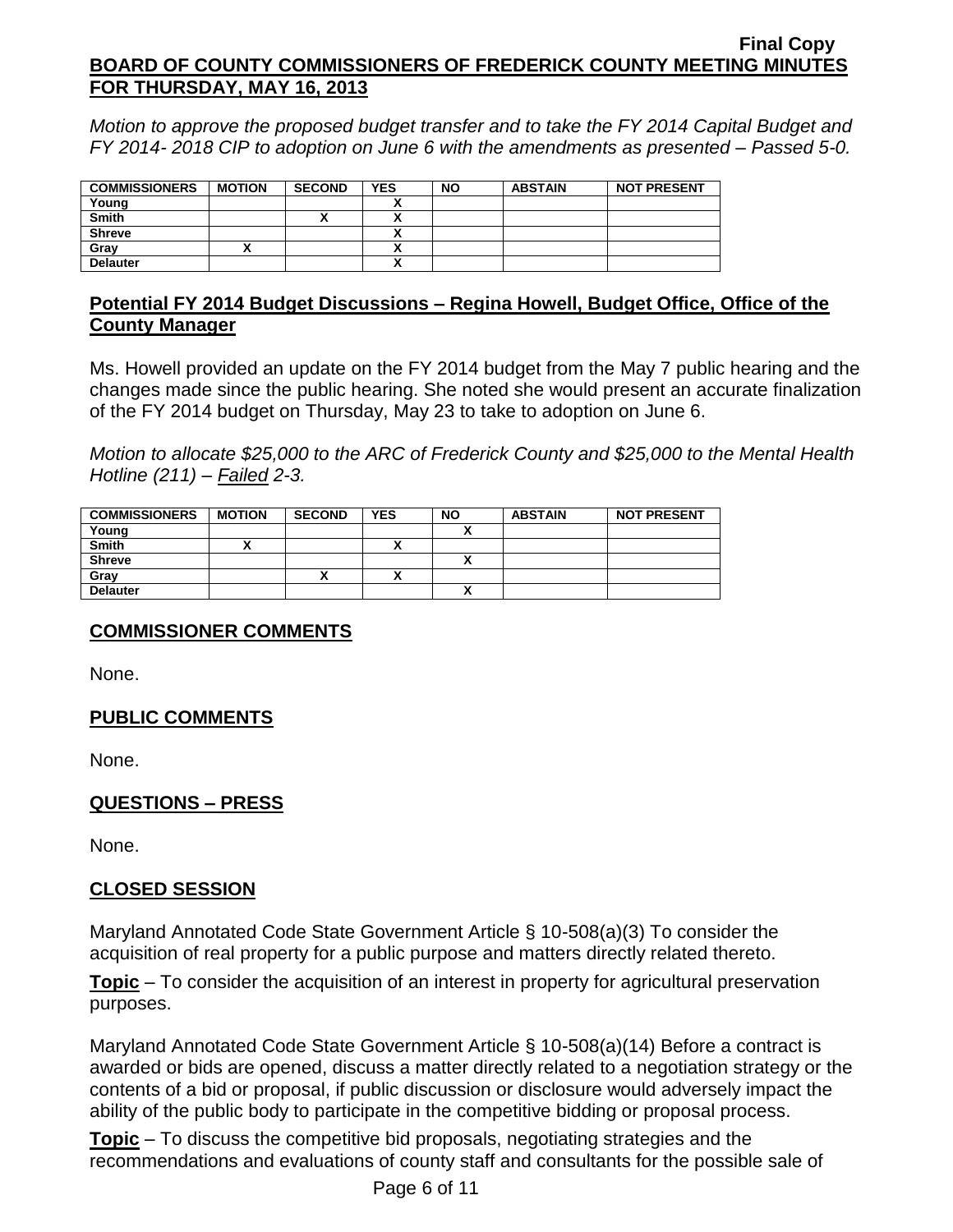county facility so that the ability of the county to participate in this competitive process is not adversely impacted by the public disclosure of the contents of sealed bids.

*Motion to go into closed session immediately following adjournment for the first issue and to reconvene at 2:15 p.m. for the second issue – Passed 4-1.*

| <b>COMMISSIONERS</b> | <b>MOTION</b> | <b>SECOND</b> | <b>YES</b> | <b>NO</b> | <b>ABSTAIN</b> | <b>NOT PRESENT</b> |
|----------------------|---------------|---------------|------------|-----------|----------------|--------------------|
| Young                |               |               |            |           |                |                    |
| Smith                |               |               |            |           |                |                    |
| <b>Shreve</b>        |               |               |            |           |                |                    |
| Grav                 |               |               |            |           |                |                    |
| <b>Delauter</b>      |               |               |            |           |                |                    |

# **ADJOURN**

The meeting adjourned at 1:30 p.m.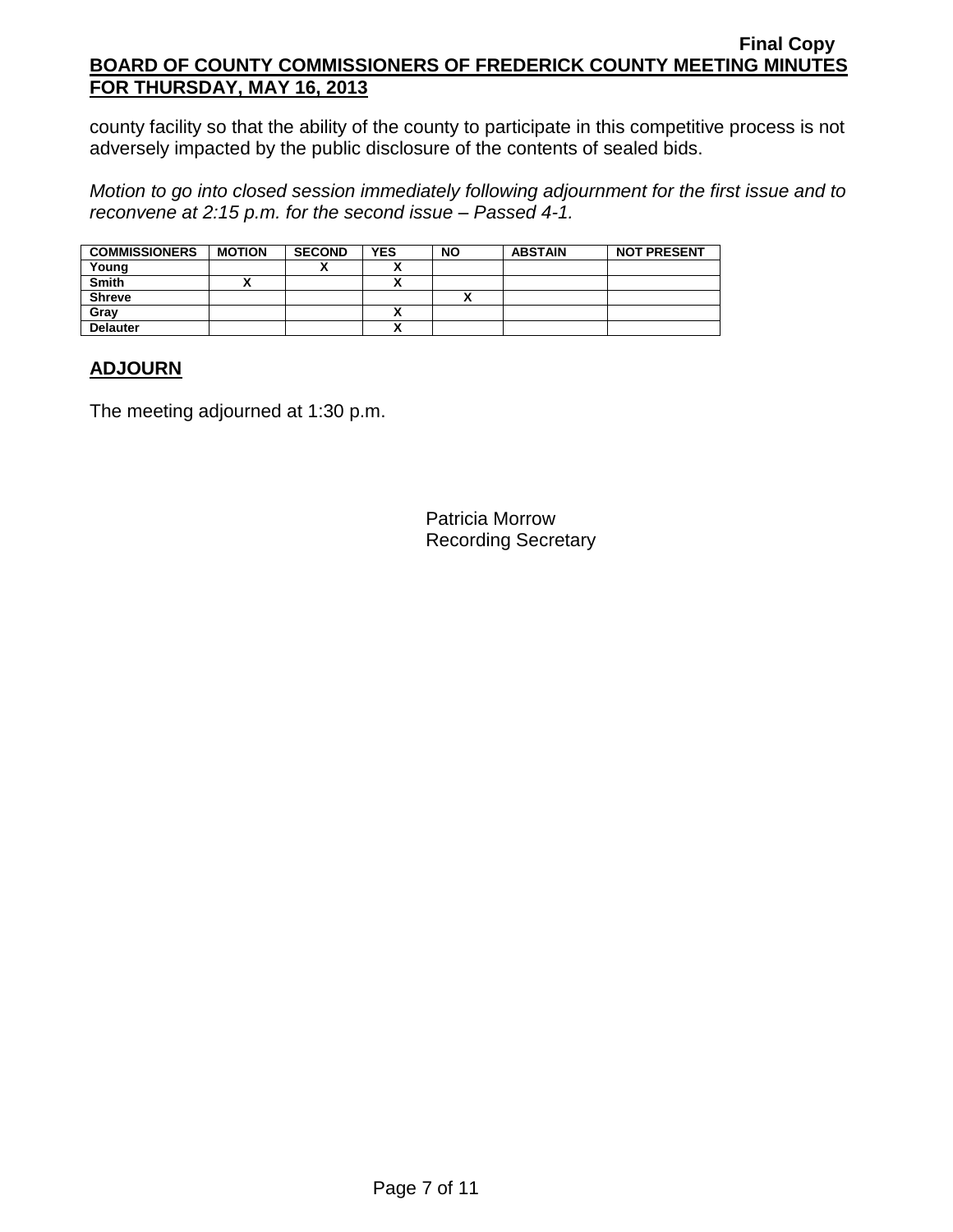# **FORM OF STATEMENT FOR CLOSING THE MEETING OF THURSDAY, MAY 16, 2013**

# **STATUTORY AUTHORITY TO CLOSE SESSION**

State Government Article §10-508(a):

(3) To consider the acquisition of real property for a public purpose and matters directly related thereto; and (14) Before a contract is awarded or bids are opened, discuss a matter directly related to a negotiation strategy or the contents of a bid or proposal, if public discussion or disclosure would adversely impact the ability of the public body to participate in the competitive bidding or proposal process.

# **Motion:**

Upon a motion by Commissioner Smith, seconded by Commissioner Young, the Board voted 4-1, with Commissioner Shreve opposed, to go into closed session under the Maryland Annotated Code State Government Article § 10-508(a) (3) To consider the acquisition of real property for a public purpose and matters directly related thereto immediately following adjournment and to reconvene at 2:15 p.m. for (14) Before a contract is awarded or bids are opened, discuss a matter directly related to a negotiation strategy or the contents of a bid or proposal, if public discussion or disclosure would adversely impact the ability of the public body to participate in the competitive bidding or proposal process.

# **Time and Location:**

1:30 p.m. – Third Floor Meeting Room, Winchester Hall

# **Topic to be Discussed:**

To consider the acquisition of an interest in property for agricultural preservation purposes.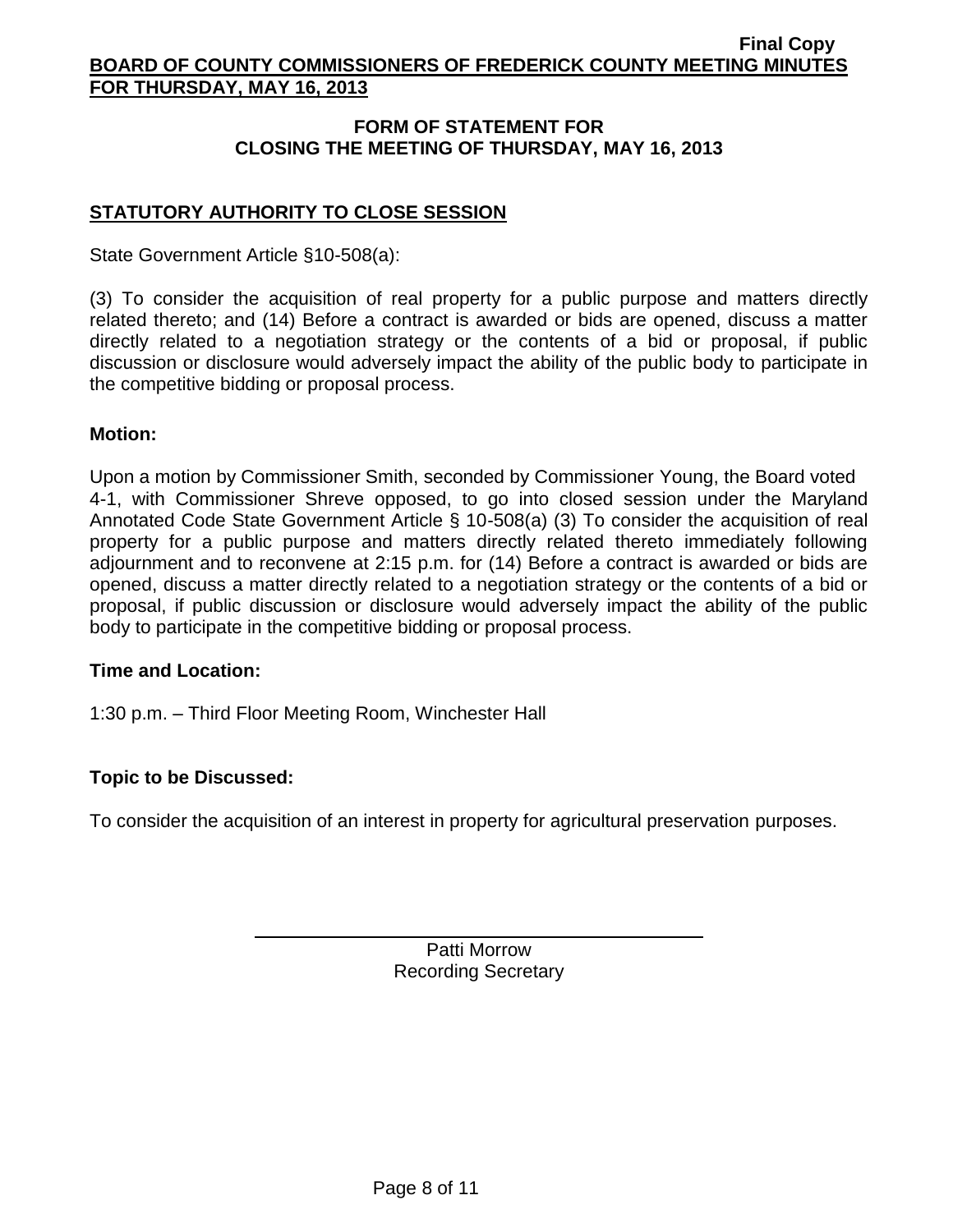# **FORM OF STATEMENT FOR MINUTES OF NEXT OPEN MEETING ON TUESDAY, MAY 21, 2013, FOLLOWING THE CLOSED MEETING OF THURSDAY, MAY 16, 2013**

# **STATUTORY AUTHORITY TO CLOSE SESSION**

# **State Government Article §10-508(a):**

(3) To consider the acquisition of real property for a public purpose and matters directly related thereto; and (14) Before a contract is awarded or bids are opened, discuss a matter directly related to a negotiation strategy or the contents of a bid or proposal, if public discussion or disclosure would adversely impact the ability of the public body to participate in the competitive bidding or proposal process.

# **Motion:**

Upon a motion by Commissioner Smith, seconded by Commissioner Young, the Board voted 4-1, with Commissioner Shreve opposed, to go into closed session under the Maryland Annotated Code State Government Article § 10-508(a) (3) To consider the acquisition of real property for a public purpose and matters directly related thereto immediately following adjournment and to reconvene at 2:15 p.m. for (14) Before a contract is awarded or bids are opened, discuss a matter directly related to a negotiation strategy or the contents of a bid or proposal, if public discussion or disclosure would adversely impact the ability of the public body to participate in the competitive bidding or proposal process.

# **Time and Location:**

1:30 p.m. – Third Floor Meeting Room, Winchester Hall

# **Others in Attendance:**

L. Depies, J. Mathias, M. Chomel, E. Soter, A. Bradley

# **Topic Discussed:**

To consider the acquisition of an interest in property for agricultural preservation purposes.

# **Action Taken:**

The Board directed staff to rescind one offer and offer that funding towards another agricultural preservation property.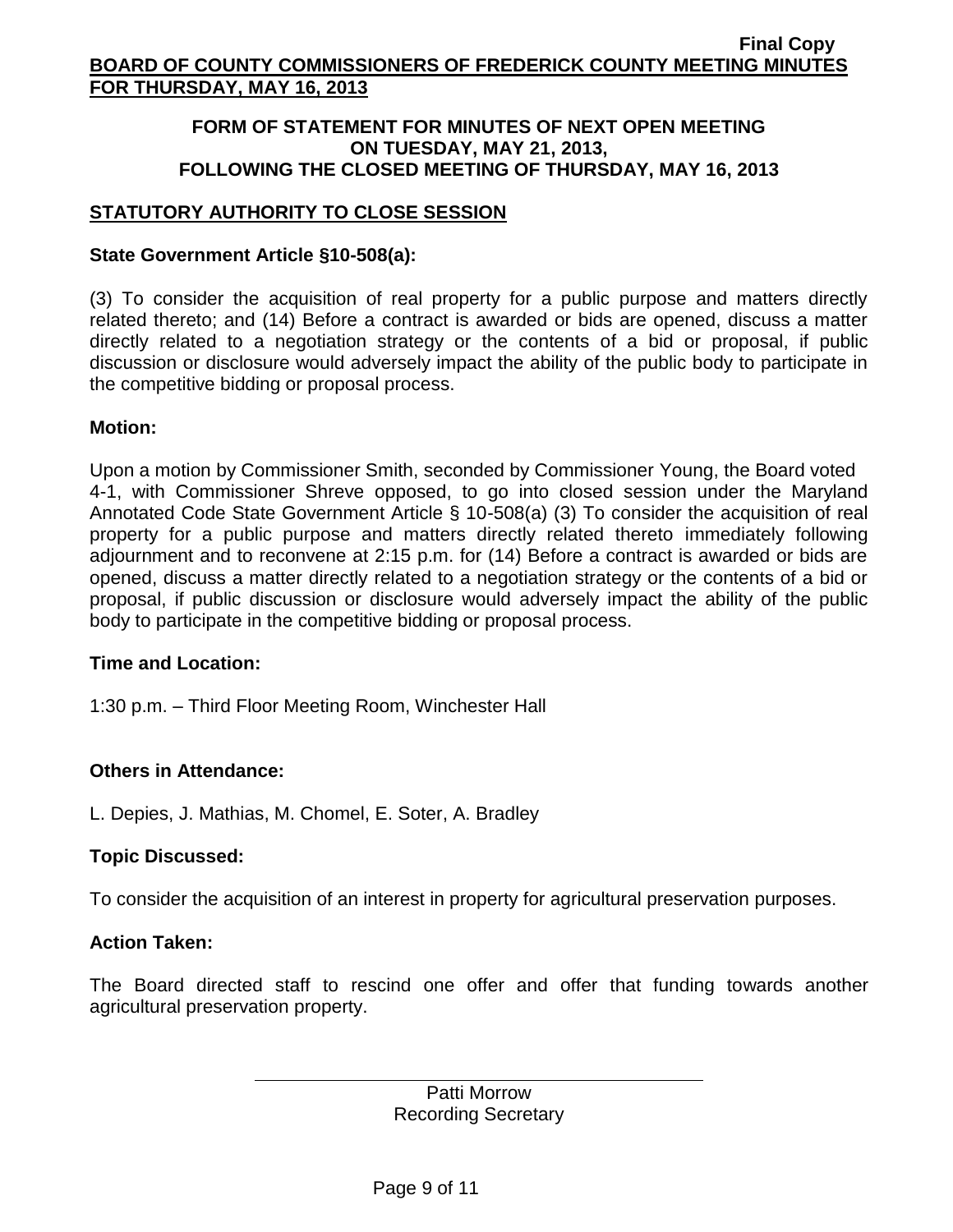# **FORM OF STATEMENT FOR CLOSING THE MEETING OF THURSDAY, MAY 16, 2013**

# **STATUTORY AUTHORITY TO CLOSE SESSION**

State Government Article §10-508(a):

(3) To consider the acquisition of real property for a public purpose and matters directly related thereto; and (14) Before a contract is awarded or bids are opened, discuss a matter directly related to a negotiation strategy or the contents of a bid or proposal, if public discussion or disclosure would adversely impact the ability of the public body to participate in the competitive bidding or proposal process.

# **Motion:**

Upon a motion by Commissioner Smith, seconded by Commissioner Young, the Board voted 4-1, with Commissioner Shreve opposed, to go into closed session under the Maryland Annotated Code State Government Article § 10-508(a) (3) To consider the acquisition of real property for a public purpose and matters directly related thereto immediately following adjournment and to reconvene at 2:15 p.m. for (14) Before a contract is awarded or bids are opened, discuss a matter directly related to a negotiation strategy or the contents of a bid or proposal, if public discussion or disclosure would adversely impact the ability of the public body to participate in the competitive bidding or proposal process.

# **Time and Location:**

2:30 p.m. – Third Floor Meeting Room, Winchester Hall

# **Topic to be Discussed:**

To discuss the competitive bid proposals, negotiating strategies and the recommendations and evaluations of county staff and consultants for the possible sale of county facility so that the ability of the county to participate in this competitive process is not adversely impacted by the public disclosure of the contents of sealed bids.